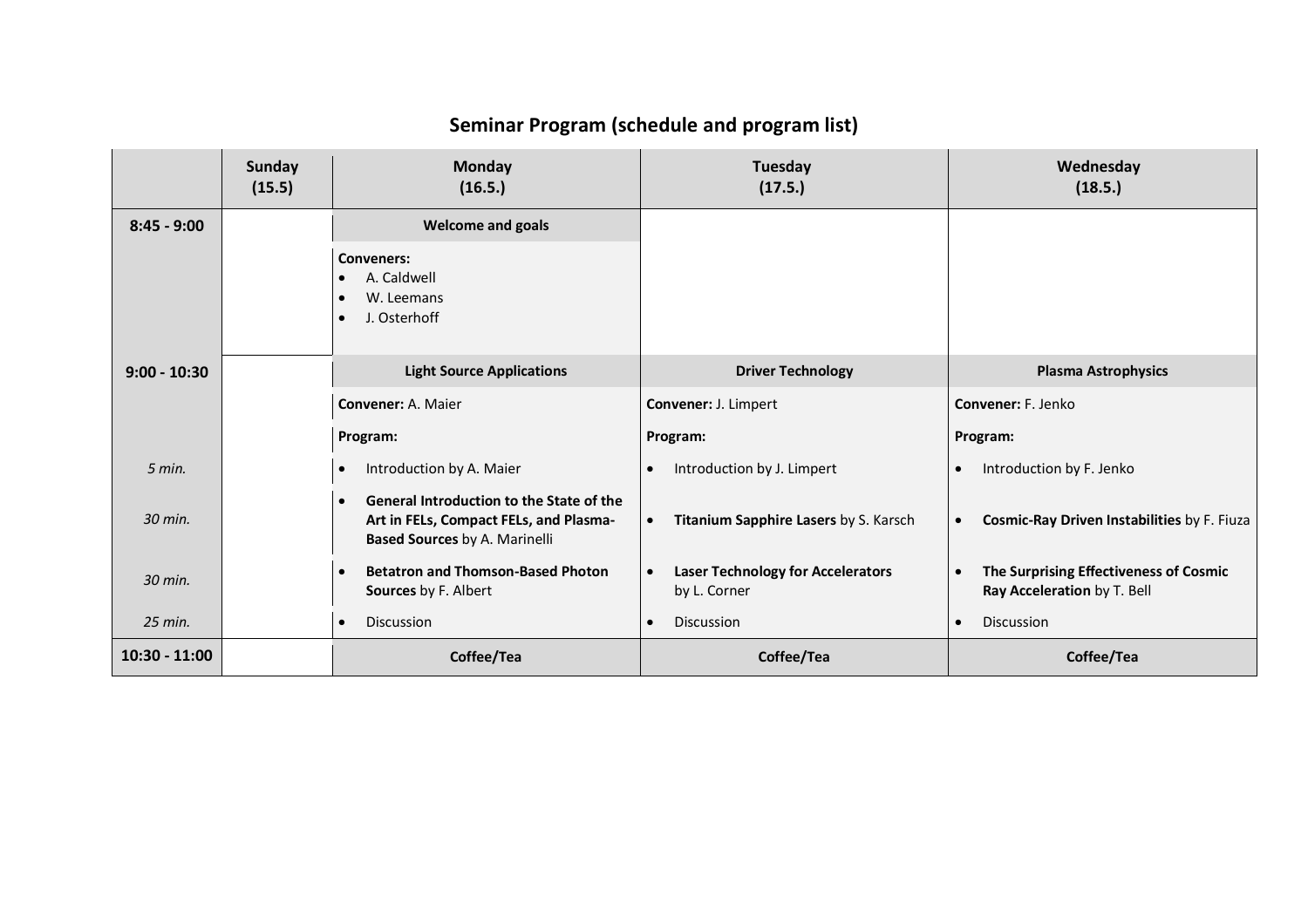|                 | <b>Sunday</b><br>(15.5) | <b>Monday</b><br>(16.5.)                                                                                                                      | Tuesday<br>(17.5.)                                                               | Wednesday<br>(18.5.)                                                                                                                     |
|-----------------|-------------------------|-----------------------------------------------------------------------------------------------------------------------------------------------|----------------------------------------------------------------------------------|------------------------------------------------------------------------------------------------------------------------------------------|
| $11:00 - 12:30$ |                         | <b>Particle Physics Applications</b>                                                                                                          | <b>Plasma Technology</b>                                                         | <b>Diagnostics</b>                                                                                                                       |
|                 |                         | <b>Convener:</b> E. Gschwendtner                                                                                                              | Convener: P. Muggli                                                              | Convener: M. Downer                                                                                                                      |
|                 |                         | Program:                                                                                                                                      | Program:                                                                         | Program:                                                                                                                                 |
| 5 min.          |                         | Introduction by E. Gschwendtner<br>$\bullet$                                                                                                  | Introduction by P. Muggli                                                        | Introduction by M. Downer<br>$\bullet$                                                                                                   |
| 30 min.         |                         | <b>Fixed Target Experiments</b><br>$\bullet$<br>by B. Heinemann                                                                               | Overview of plasma technology for accel-<br>erators by B. Cros                   | High-Resolution Diagnostics for Plasma-<br><b>Based Accelerators - a Tool for Detailed</b><br>Insights into the Interaction by M. Kaluza |
| 30 min.         |                         | <b>Applications of Plasma-Wave Accelera-</b><br>$\bullet$<br>tion Techniques to Particle Colliders<br>by B. Foster                            | <b>HOFI and Capillary Discharge Wave-</b><br>$\bullet$<br>guides by H. Milchberg | <b>Electron Beam Diagnostics</b><br>$\bullet$<br>by E. Chiadroni                                                                         |
| $25$ min.       |                         | Discussion                                                                                                                                    | <b>Discussion</b><br>$\bullet$                                                   | Discussion<br>$\bullet$                                                                                                                  |
| $12:30 - 14:00$ |                         | Lunch                                                                                                                                         | Lunch                                                                            | Lunch                                                                                                                                    |
| 14:00 - 15:30   |                         | <b>Health and Industrial Applications</b>                                                                                                     |                                                                                  | <b>Machine Learning in Wakefield Acceleration</b>                                                                                        |
|                 |                         | <b>Convener: J. Schreiber</b>                                                                                                                 |                                                                                  | <b>Convener: A. Hanuka</b>                                                                                                               |
|                 |                         | Program:                                                                                                                                      |                                                                                  | Program:                                                                                                                                 |
| $5$ min.        |                         | Introduction by J. Schreiber<br>$\bullet$                                                                                                     |                                                                                  | Introduction by A. Hanuka<br>$\bullet$                                                                                                   |
| 30 min.         |                         | Laser Plasma Accelerators to address the<br>$\bullet$<br>industrial inspection market by F. Sylla                                             | <b>Poster Session Introductions</b>                                              | <b>General Machine Learning Methods</b><br>$\bullet$<br>by R. Lehe                                                                       |
| 30 min.         |                         | <b>Establishing Laser Accelerated Proton</b><br>$\bullet$<br><b>Beam Performance for Dose Controlled</b><br>Irradiation Studies by U. Schramm |                                                                                  | <b>Overview Machine Learning Applications</b><br>$\bullet$<br>by A. Scheinker                                                            |
| 25 min.         |                         | Discussion                                                                                                                                    |                                                                                  | Discussion<br>$\bullet$                                                                                                                  |